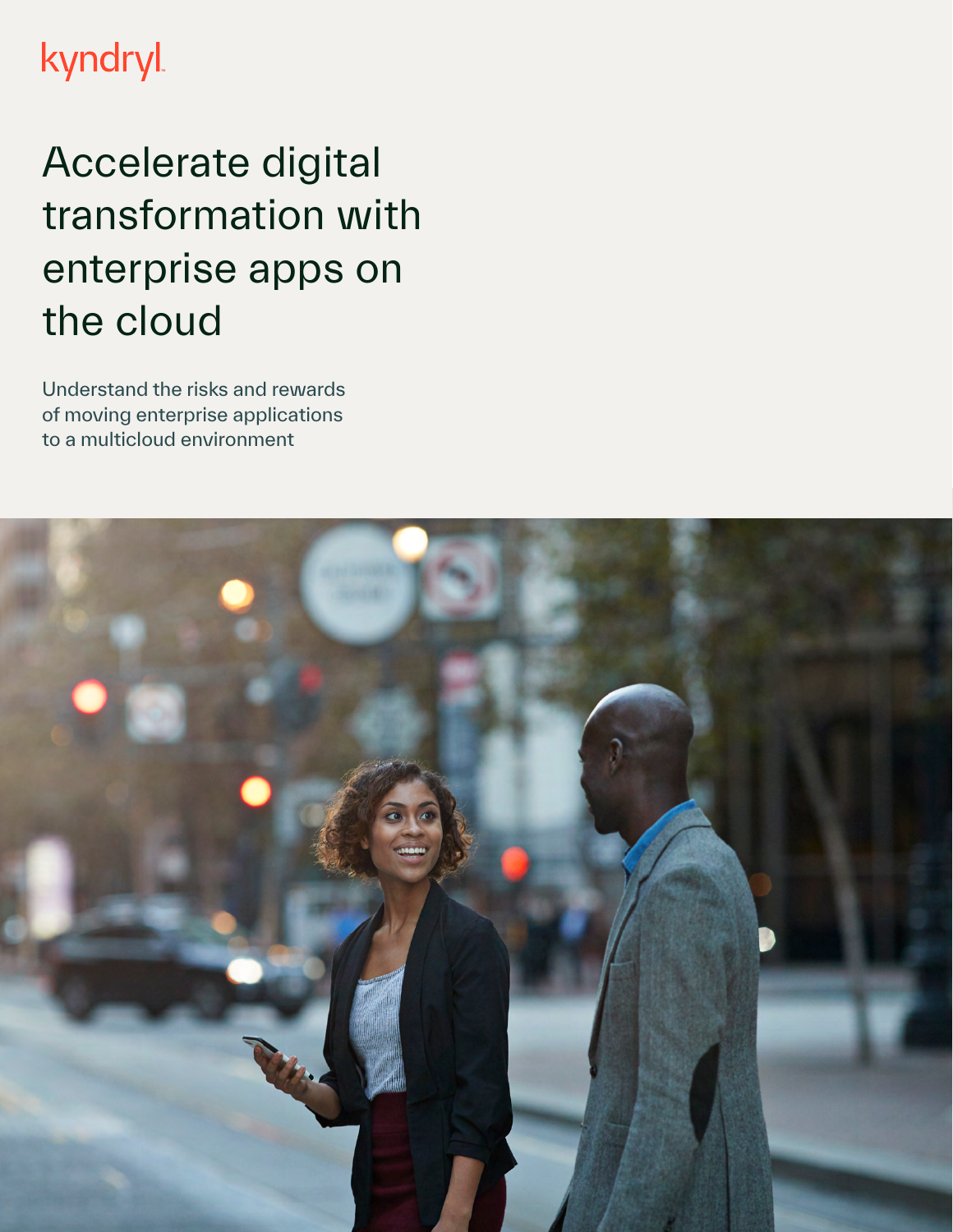- $\hbox{Contents}$   $\hbox{O}$ and noncritical workloads to the cloud
	- [3](#page-2-0) Research methodology

Multicloud is a growing reality for many businesses

Benefits of running business-critical workloads in multicloud environments

- [4](#page-3-0) [Challenges of a hybrid multicloud world](#page-3-0)
- [5](#page-4-0) [The importance of a single view across](#page-4-0) [your infrastructure](#page-4-0)
- $6$  [The advantages of using a service provider](#page-5-0) [to manage your non-SaaS applications in](#page-5-0) [the public cloud](#page-5-0)
- **[7](#page-6-0)** The value of migrating critical applications to a cloud environment

Why Kyndryl?

### Digital transformation requires shifting critical and noncritical workloads to the cloud

Many enterprises began their cloud journeys by migrating customer-facing applications and adopting cloud-native applications. This approach makes sense, since the first workloads moved to the cloud were those that could more easily be deployed. However, these applications are only a fraction of the total run by enterprises. In fact, only 20 percent of all workloads have moved to the cloud.1 Complete digital transformation requires organizations to enter the second phase of cloud adoption—enabling and integrating cloud-native frontoffice and back-office applications, such as enterprise resource planning systems, in hybrid multicloud environments.

By bringing a hybrid cloud operating model to mission-critical applications, your enterprise can more effectively mine customer, supply chain, sales and marketing data to deliver new applications and services to customers, employees and partners. Multicloud environments can optimize your applications and provide you with the ability to match the right workloads to the right cloud providers. However, multicloud environments can be complex and require additional skills and resources to deploy and manage. IT leaders need to understand the risks and benefits of adopting a multicloud strategy for enterprise applications.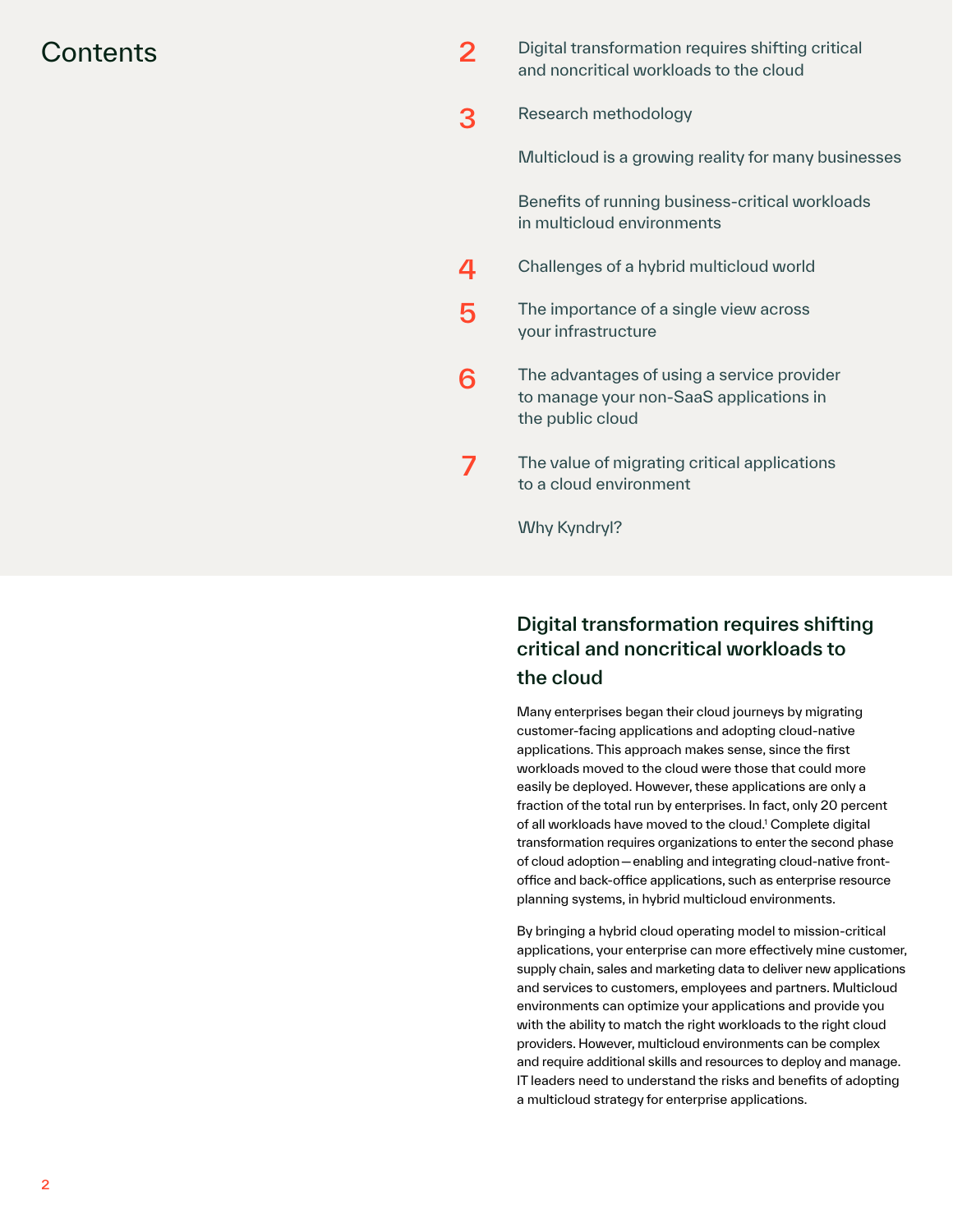## <span id="page-2-0"></span>Research methodology

A recently conducted IBM® Market Development & Insights (MD&I) survey pursued a deeper understanding of the challenges and benefits of migrating and managing non-SaaS enterprise applications across multiple clouds. MD&I surveyed 204 business and technology leaders. Of the respondents, 58 percent were chief information officers (CIOs), chief technology officers (CTOs) and 39 percent were IT directors or IT managers. Sixty percent of respondents said they used a multicloud environment. The other 40 percent reported they planned to adopt to a multicloud environment. Most of these organizations viewed multicloud as a distinct advantage for their enterprise applications that allows companies to achieve cost savings, flexibility and scalability. However, these organizations acknowledged some resulting challenges, such as added complexity, consistent management and integrating legacy platforms. Most respondents indicated that successful IT management requires a single view of the hybrid multicloud estate for monitoring and management.

## Multicloud is a growing reality for many businesses

In the next three years, 98 percent of businesses plan to adopt a multicloud architecture. However, as a result of the growth of shadow IT and partial migration of IT infrastructure, many companies already use a multicloud approach.2 Employees look to simplify daily tasks and search outside typical procurement processes for solutions, which increases costs and risks for your enterprise. Additionally, only 38 percent of organizations have the right procedures and tools in place to operate in a hybrid multicloud environment.2 While installed hardware and customer-facing applications have shifted to the cloud, some workloads, such as SAP and Oracle applications, have been managed on premises for years, making this shift more intimidating. To continue to innovate, increase business agility and gain competitive advantage, your organization needs a digital transformation strategy that includes moving these critical applications to the cloud.

## Benefits of running business-critical workloads in multicloud environments

Leading enterprises appreciate the value and accompanying complexity of shifting business-critical workloads to a hybrid multicloud model. By moving installed applications, organizations can experience greater scalability, cost savings and flexibility.

### K 7

K 7

### **Scalability**

By accessing resources from multiple clouds, 44 percent of IT leaders who use multicloud environments expect to increase scalability.<sup>3</sup> An increase in the ability to scale enterprise applications allows enterprises to quickly adapt to competitive pressures. Multicloud environments provide the ability to run workloads in the cloud where they fit best, based on your unique strategy and objectives. The right multicloud management platform allows you to provision resources more effectively and cohesively manage private and public clouds.



#### **Cost savings**

Of leading IT enterprises, 49 percent currently using multicloud environments realize lower costs.3 A cloud infrastructure has inherent cost savings, such as paying only for computing power required and having the ability to shift costs from capital expense (CAPEX) to operating expense (OPEX). Companies can decrease cloud spending for critical workloads using hybrid multicloud infrastructure and the right vendor.



#### **Flexibility**

Having the ability to choose the right vendor for specific workloads is a benefit for 43 percent of multicloud users.<sup>3</sup> Beyond cost savings, vendor flexibility has other benefits that allow companies to grow or change their application portfolio in ways that might not be possible with a single cloud vendor. A multicloud approach allows you to match vendors to workloads based upon capabilities and avoid the limitations of a single cloud vendor. In fact, 44 percent of organizations currently using multiple clouds indicate that they benefit from avoiding vendor lock-in.3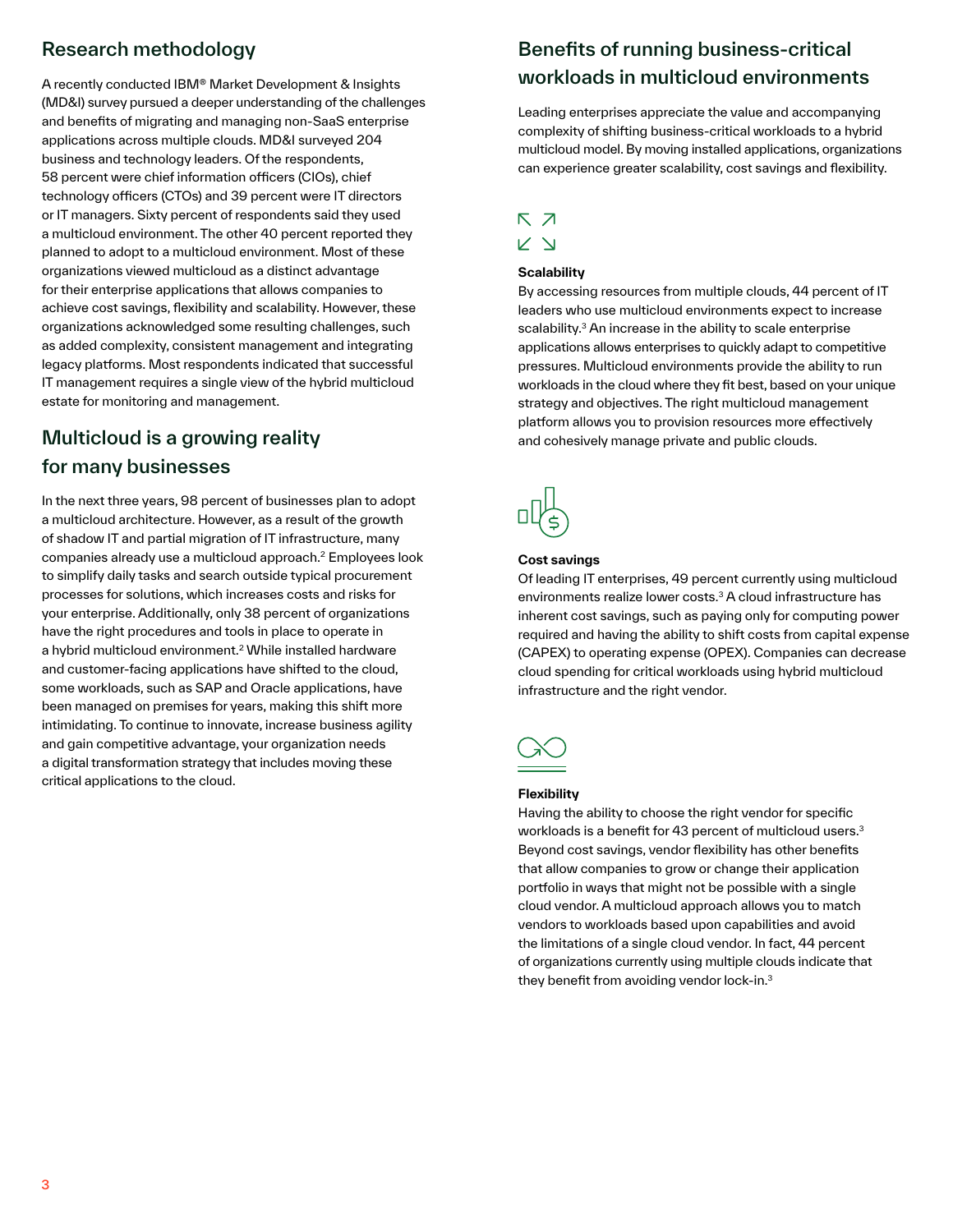## <span id="page-3-0"></span>Challenges of a hybrid multicloud world

The complexity of a hybrid multicloud environment is one of the key inhibitors of digital transformation, and enterprises struggle to manage traditional and cloud environments across different infrastructures. Business-critical applications, like SAP and Oracle, integrate key functions across the business, so a seamless transition of these workloads to the cloud is essential to the success of an organization. Added complexity, lack of in-house management skills and tools, and potential for inconsistency are key challenges for enterprises.

#### **Added complexity**

While working with multiple cloud vendors helps avoid vendor lock-in, 42 percent of these companies feel it can result in added complexity.<sup>4</sup> As organizations increase the of managed applications and experts needed for systems across clouds, day-to-day operations and advanced functions like identifying data patterns and trends can become more complicated.

#### **Lack of in-house management skills and tools**

To deliver reliable and responsive IT, organizations need resources trained across multiple cloud infrastructures and applications. Finding, hiring, training and retaining skilled talent to manage a multicloud environment in-house is a primary challenge for 43 percent of organizations planning to use cloud.3 This challenge can limit the ability of a company to integrate applications across its traditional and cloud environments, negatively impact user satisfaction, increase risk and decrease IT responsiveness to internal and external customers.

Organizations that are currently using or planning to use a multicloud environment have different opinions on the challenge of finding the right talent. While 43 percent of organizations planning to use a multicloud environment view the lack of in-house cloud skills as a primary challenge, only 18 percent of enterprises have the same concerns.<sup>4</sup> This difference suggests that those currently using a multicloud environment have either successfully hired in-house resources or outsourced them to third parties.

**Respondent Role Figure 1. Primary challenges in running enterprise apps in a multicloud environment: complexity**



multiple vendors

Add complexity with



service-level Manage different agreements (SLAs) and contract terms



Integrate traditional platforms

17%

Know what apps are running on which cloud

**Figure 2. Primary challenges in running enterprise apps in a multicloud environment: skills-based**

Lack of in-house skills

*Currently on multicloud*

■ 18%

*Planning for multicloud*

43%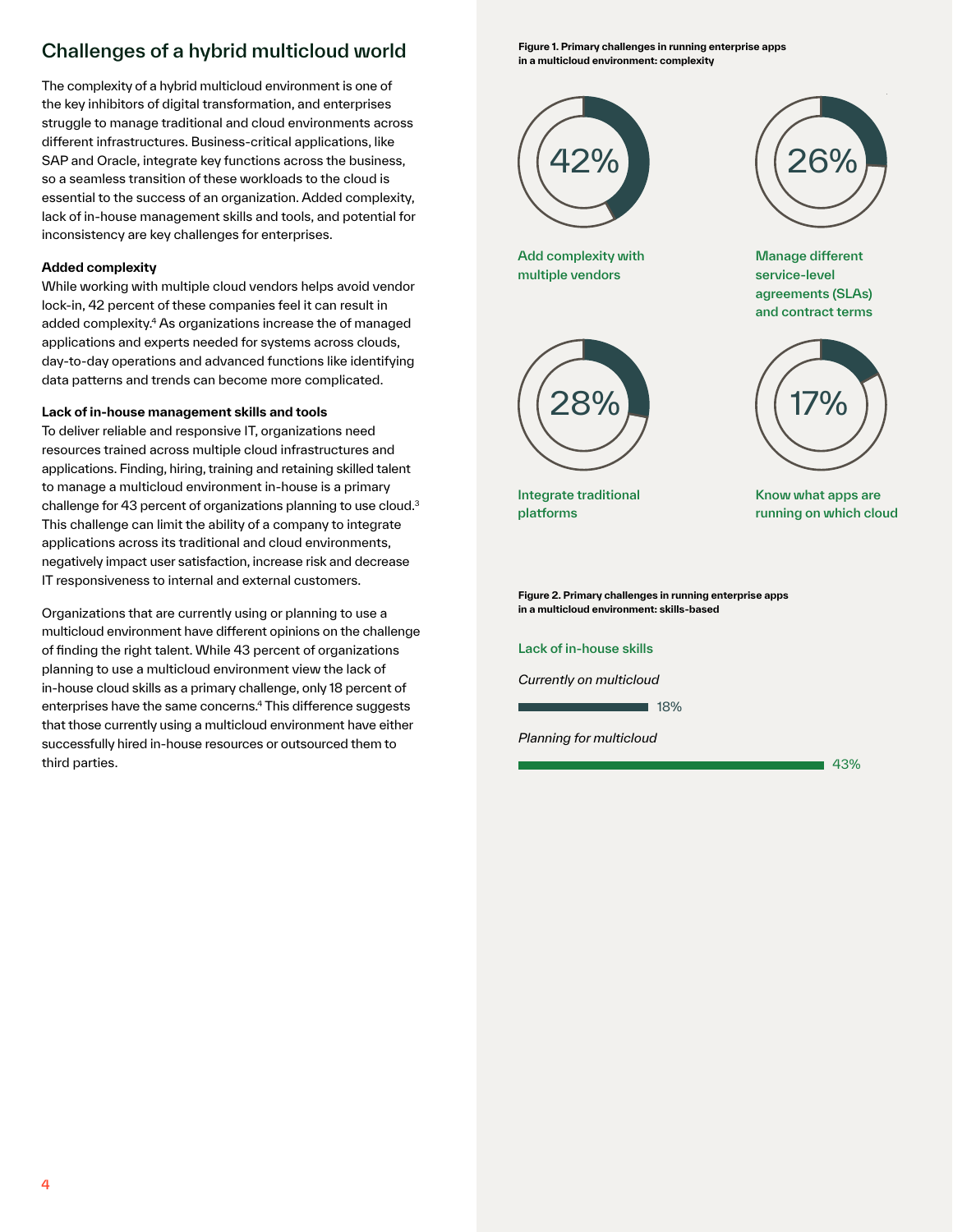#### <span id="page-4-0"></span>**Security and compliance challenges in the multicloud**

The added complexity of managing multiple vendors can result in difficulties maintaining security and compliance. Forty-one percent of enterprises that currently use multicloud indicate that security is a challenge, and 24 percent of surveyed organizations planning to use multicloud state that maintaining compliance is a challenge.<sup>3</sup>

Without a disciplined approach to monitor security and compliance across multiple clouds, IT leaders may experience unplanned system downtime, decreased customer trust and fines due to consumer data privacy violations. Integrated, built-in security is essential to managing enterprise applications across multiple clouds.

#### **Potential for inconsistency**

The need for consistency across hybrid multicloud environments is an issue among customers, as 36 percent of organizations cite consistent management across multiple platforms as a challenge. Roughly 39 percent of organizations state having a single view into applications as a primary challenge in running non-SaaS applications in a multicloud infrastructure.3 But how can teams more effectively provide this simplified view?

## The importance of a single view across your infrastructure

Inconsistency, inability to manage costs and security and compliance risks across platforms can create operational inefficiencies for organizations. A single view across vendors can help. Seven out of ten enterprises state having a single view of their applications across public clouds as important.<sup>3</sup> Surprisingly, only 42 percent of multicloud users have a central console for a single view.4 Enterprises using a single view of applications experience benefits, such as greater efficiency, improved cost and more effective performance management, and the lack of a single view impacts visibility across cloud providers.

70% of respondents view having single view of enterprise applications across public clouds as important.3

**Figure 3. Primary challenges in running enterprise apps in a multicloud environment: security and compliance**

#### **Security**

*Currently on multicloud*

|                                                                                                     | 41% |
|-----------------------------------------------------------------------------------------------------|-----|
| Planning for multicloud                                                                             |     |
| 34%                                                                                                 |     |
|                                                                                                     |     |
| <b>Maintaining compliance</b>                                                                       |     |
| Currently on multicloud                                                                             |     |
| 20%                                                                                                 |     |
| Planning for multicloud                                                                             |     |
| 24%                                                                                                 |     |
|                                                                                                     |     |
| Figure 4. Primary challenges in running enterprise apps<br>in a multicloud environment: consistency |     |
|                                                                                                     |     |
| Have a consolidated view                                                                            |     |
| Currently on multicloud                                                                             |     |
| 39%                                                                                                 |     |
| Planning for multicloud                                                                             |     |
| 30%                                                                                                 |     |
|                                                                                                     |     |
| Provide consistent management                                                                       |     |
| Currently on multicloud                                                                             |     |
| 36%                                                                                                 |     |
| Planning for multicloud                                                                             |     |
|                                                                                                     | 44% |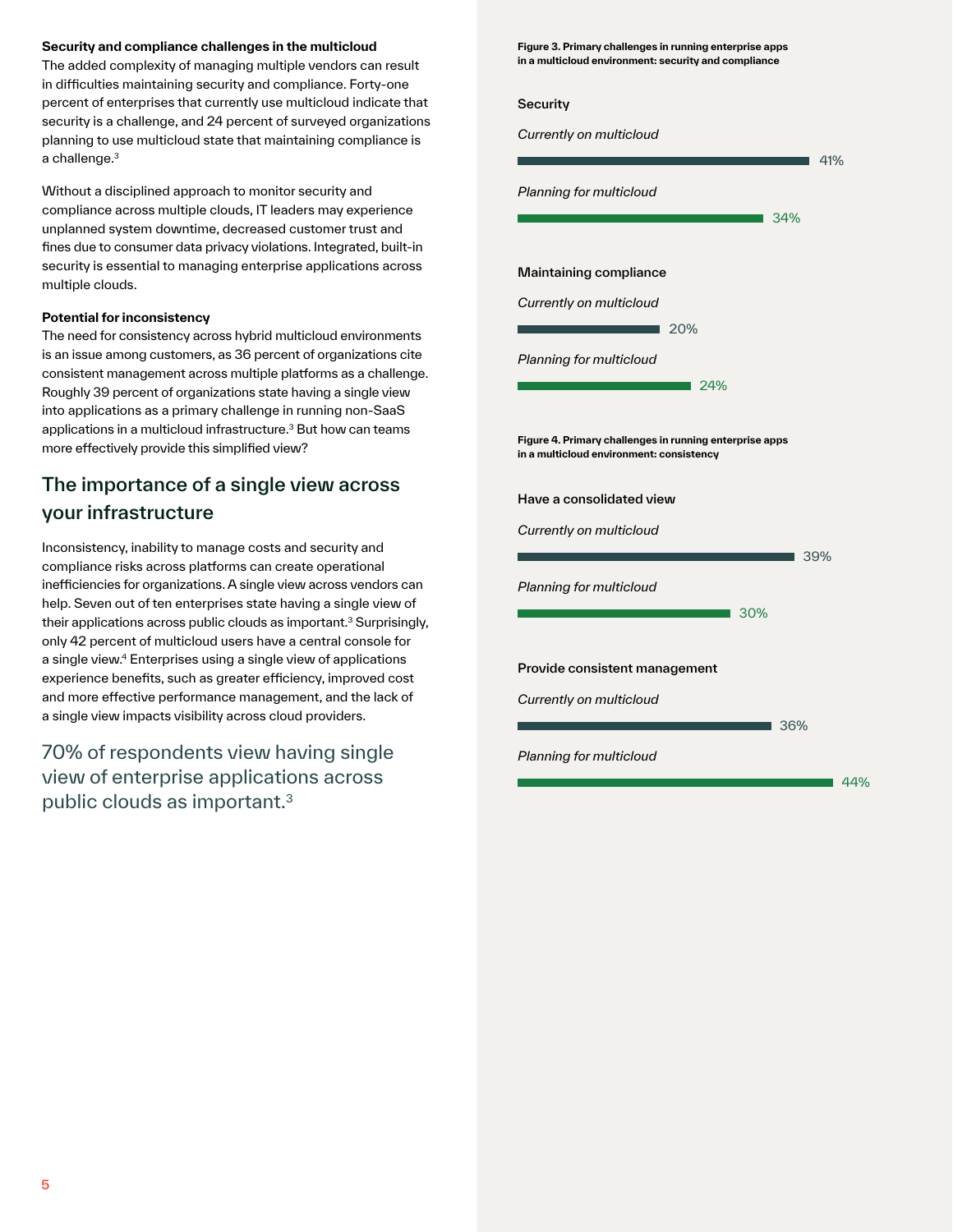## <span id="page-5-0"></span>The advantages of using a service provider to manage your enterprise applications in the public cloud

Having a single point of responsibility was cited most often as an advantage by current multicloud users.<sup>3</sup> Transparency is not easy to achieve across multicloud providers, but a single vendor can provide teams visibility across mission-critical workloads, help develop repeatable standards and optimize cloud use and spend.

Once you have visibility, managing multiple public cloud vendors can present challenges. Difficulties in defining the right architecture to enable cloud deployment, managing the complexities that come with multiple clouds and a lack of inhouse skills can frustrate enterprises. Some businesses manage cloud providers in-house, and others rely on third parties to help. Sixty-three percent of IT leaders show interest in having a third party manage their enterprise apps across public clouds and approximately 55 percent use at least one service provider to manage non-SaaS applications across the public cloud.3

When considering a single provider, three out of four enterprise leaders cite vendor lock-in as the biggest drawback to having a single vendor manage their workloads.<sup>3</sup> However, a single vendor can simplify multicloud management and create transparency,

flexibility and predictability, which help avoid vendor lock-in. By using a single vendor, 30 percent of enterprises decreased their need to retrain in-house staff and 27 percent had the ability to redeploy resources to other strategic priorities.<sup>3</sup> Ultimately, a single point of responsibility provides a simplified, consistent user experience that can help increase the efficiency of your organization.

#### **Accelerate the impact of digital transformation**

When planning for the evolution of their IT infrastructure, 89 percent of IT leaders plan to use artificial intelligence (AI) and analytics, 83 percent plan to use the Internet of Things (IoT) and 59 percent plan to use blockchain.3 Effective implementation of these technologies in a multicloud infrastructure can radically change day-to-day operations and deepen your competitive advantage through smart data use. Developing and executing your strategy can be difficult. Some organizations find value in an integration expert that understands their business and how to best optimize data analysis, workflow automation, client experience and asset use. The ability to choose the right cloud for the right workload is vital and can create opportunities for simplified management, security, governance and data leveraging. The right guidance helps ensure that your organization uses the advantages of AI and analytics to help increase your ability to scale.

**Respondent Role Figure 4. Advantages of single vendor management for enterprises currently using a multicloud environment**



Single point of responsibility



Single set of SLAs



**Reduced complexity** 



No need to find skills or retrain in-house staff



**Respondent Role** Single contract



Ability to re-deploy in-house IT resources to other strategic priorities



Standard and consistent delivery



Predictable costs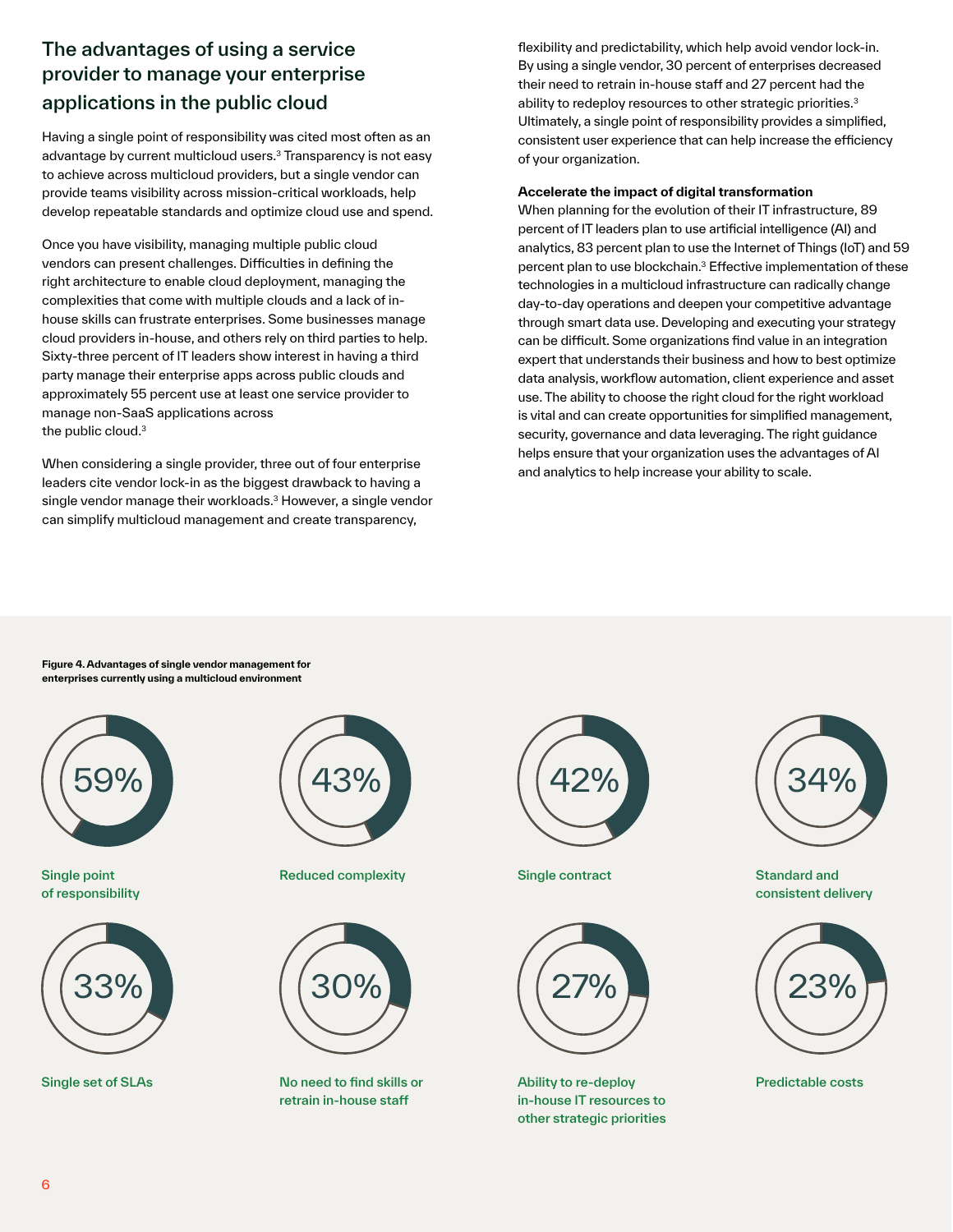## <span id="page-6-0"></span>The value of migrating critical applications to a cloud environment

As businesses progress along their digital transformation journey, the right multicloud strategy and deployment can enhance business results. A flexible, hybrid multicloud model can provide controlled access to managed applications and cloud providers, increase visibility to costs and reduce risk with built-in security features. By matching workloads to optimal cloud infrastructures, you can more efficiently optimize your cloud deployment. A single view of your applications across cloud providers and infrastructure helps manage complexities, amplify insights and increase return on investment (ROI) through technological advances like AI. Migrating critical enterprise applications to the cloud and managing these resources requires specialized, high-demand talent that need frequent retraining. As a result, many IT leaders have turned to third parties to help manage complexity, enabling IT staff to focus on other strategic priorities. While a multicloud approach may increase the complexity of your IT operations, benefits, such as greater scalability, cost savings and flexibility, can help your organization use critical business applications to increase competitive advantage.

A single view of your applications across cloud providers and infrastructure helps manage complexities, amplify insights and increase return on investment (ROI) through technological advances like AI.

## Why Kyndryl?

Accelerating digital transformation with cloud is a key area that enterprises focus on for innovation. Most organizations view their future cloud environments as both hybrid and multicloud. In a hybrid approach, clients run applications across private, dedicated and public cloud infrastructures. In a multicloud approach, they use multiple cloud providers to support a breadth of enterprise workloads. The Kyndryl™ point of view on managing hybrid multicloud IT environments is based on a strategy that offers clients enabled workloads, excellent user experiences, application-level SLAs and consistency. With its services and solutions, Kyndryl can accelerate clients' digital transformations wherever they are in their journeys and deliver business value through cloud transformation, minimizing risk and using existing investments.

Enterprise applications management helps manage enterprise resource planning (ERP) applications across a growing number of cloud providers. Kyndryl can connect your expertise and business solutions to help you achieve the following business goals:

- Provide insights into consumer behavior and security threats
- Connect global supply chains with demand chains
- Transform business best practices with
- client-centric approaches – Increase sales
- Accelerate product development
- Enable consistent global pricing and offerings

By providing a single portal view independent of the cloud platform, Kyndryl can simplify the management of your multicloud environment and help protect your application data with integrated security. Backed by a worldwide delivery team, Kyndryl solutions have comprehensive support across the globe.